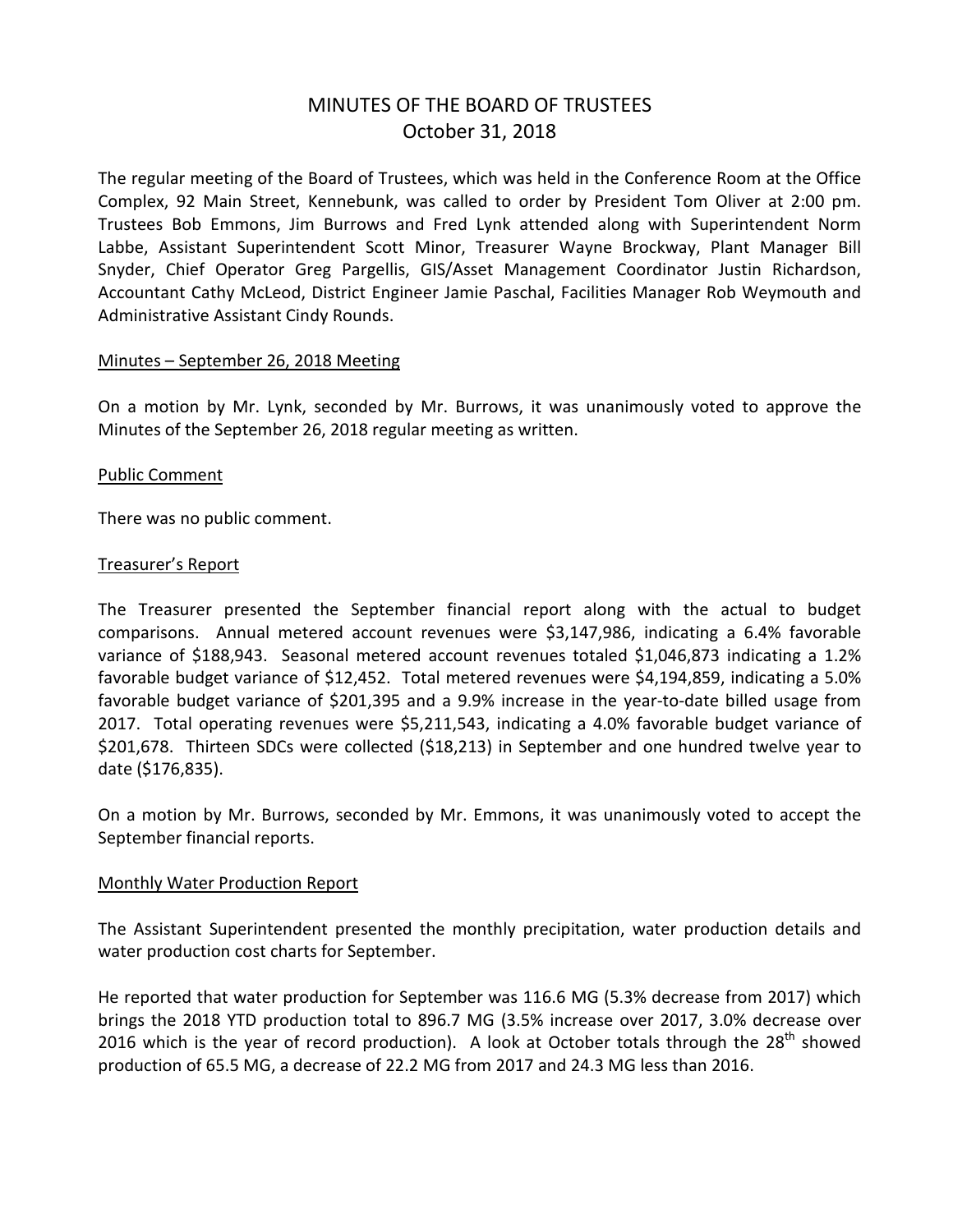The liquid precipitation equivalent for September was 5.80", which places the YTD total of 40.28" slightly above the 16 year running average of 39.68". He added that the groundwater levels have returned to near average for this time of year.

Groundwater production for September was 65.5 MG, comprised of 29.7 MG from the Merriland River well, 1.8 MG from the Harriseckett Road well, 3.8 MG from the Plant wells and 30.2 MG from the Kennebunk River well. The YTD groundwater production total is 302.2 MG (53.2 MG increase over 2017) which equals approximately 34% of total water production.

The September surface water chemical cost decreased to \$236.79 per MG from \$253.29 in August with the 2018 YTD monthly average cost now at \$240.92 per MG (higher than the \$206.92 per MG for the same period in 2017 due to increases in chemical costs, etc.). The groundwater chemical cost for September was \$46.90 per MG with the YTD monthly average groundwater chemical cost at \$70.16 per MG. The YTD monthly average for the blended surface water and groundwater chemical cost is \$201.53 per MG, compared to \$167.81 per MG for same period in 2017.

# Kennebunk River Well

The Superintendent described the test results and the overall performance of the 1 MGD full-scale pilot GAC filters. He reported that upon reviewing the developing performance trend of the filters and after discussions with staff, there is a consensus to run the filters until the carbon is depleted to best assess the system's PFOS removal efficiency. In order to accomplish that, a temporary shelter will be needed to protect the filters from the upcoming winter weather. The Superintendent recommended the Board's consideration for a budget increase (subsequent agenda item) to erect a temporary structure that could be repurposed in 2019 to house the District's extended reach excavator, which is currently stored outdoors.

The Superintendent briefly summarized the meeting he had with a New York law firm, referred to him by the New York Association of County Commissioners. The firm was interested in gaining the District's participation in a Mass Action Suit against the 3M Corporation for the manufacturing of PFOS. After a brief discussion, it was understood that the District would not join or participate in any legal action at this time.

# Fletcher Street Booster Station

The Facilities Manager reported that the new Fletcher Street booster station is now operational. Besides one large pump that needs to have a defective mechanical seal replaced and once the SCADA screens are designed, the facility will be complete.

# Arundel Tank Site

The District Engineer reported that he is still working toward obtaining the conditional use permit to build a construction access driveway from Route One to the tank site. A DOT Road Opening Permit has been obtained. The Town of Arundel has also required the development of erosion control and storm water management plans and detailed driveway entrance design and drainage prior to issuing a permit. The District's goal is to construct the road this winter.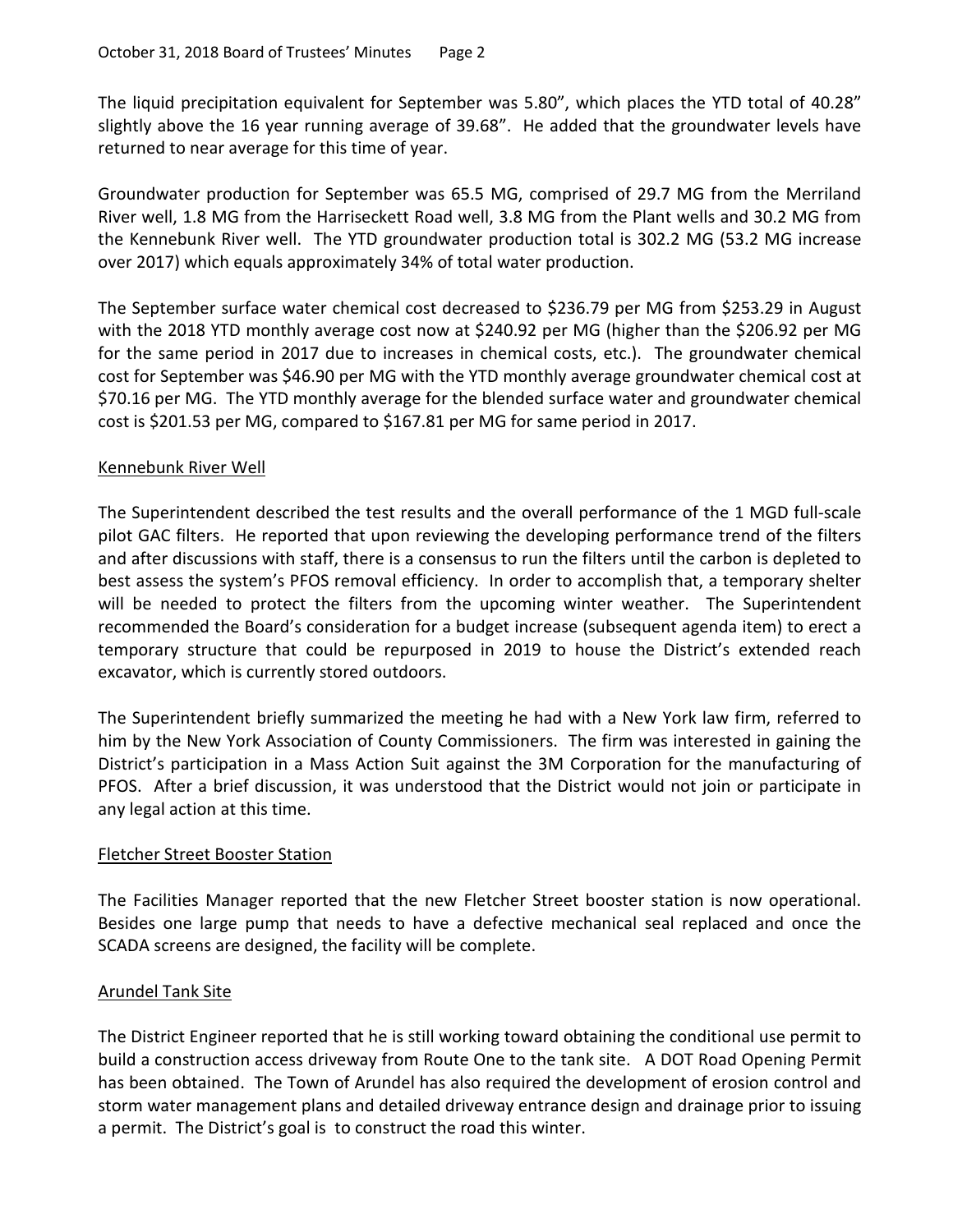#### Biddeford Pool Tank

The District Engineer reported that, due to the cold and rainy weather that has been encountered over the past few weeks, the tank painting contractor has decided to suspend all painting operations until next spring. He added that the tank painting contractor has also recommended that, due to its condition, the District should also consider blasting and painting the complete interior of the tank, which was somewhat anticipated, as it was an optional bid item in the District's original request for proposals.

The Superintendent reported that Verizon is installing a new access ladder on a different leg of the tank because their design engineer didn't consider the existing ladder when they designed their latest antenna upgrade.

#### SDC Update

The Superintendent reminded the Board that the PUC had recently approved modifications to the System Development Charge. Upon amending the District's (internal) SDC procedures to implement the changes, it was discovered that the approved language went beyond the original intent of the modification and created some unintended consequences. The District has since requested some additional modifications, clarifying that the SDC will be individually calculated for only 3/4" and larger meters.

#### Water System Master Plan Update

The Assistant Superintendent brought the Board's attention to the updated Master Plan that was recently completed by Wright Pierce. He passed out copies, gave a brief overview of the updates and encouraged the Board to review it.

#### AMI Meters

The Treasurer reported that as of yesterday, 37 meters have been installed so far in October, bringing the YTD total to 2,793 and the cumulative total to 6,960 (approximately 50% of all metered customers and 64% of annual customers). He explained that the low number of October installations is attributed to seasonal turn-offs and the loss of an AMI installer who is shadow training for another position to which he was promoted to. The Superintendent explained that year to date the installations are ahead of schedule and it looks likely that up to 3,200 installations can be achieved. A budget modification request to maintain the rate of AMI installations through the end of the year will be proposed later in the meeting.

# Main Replacement – North Street, Kennebunkport

The District Engineer reported that this main replacement project has been completed. Paving will be scheduled once the Town of Kennebunkport's cross trenches are compacted and the rainy weather ends.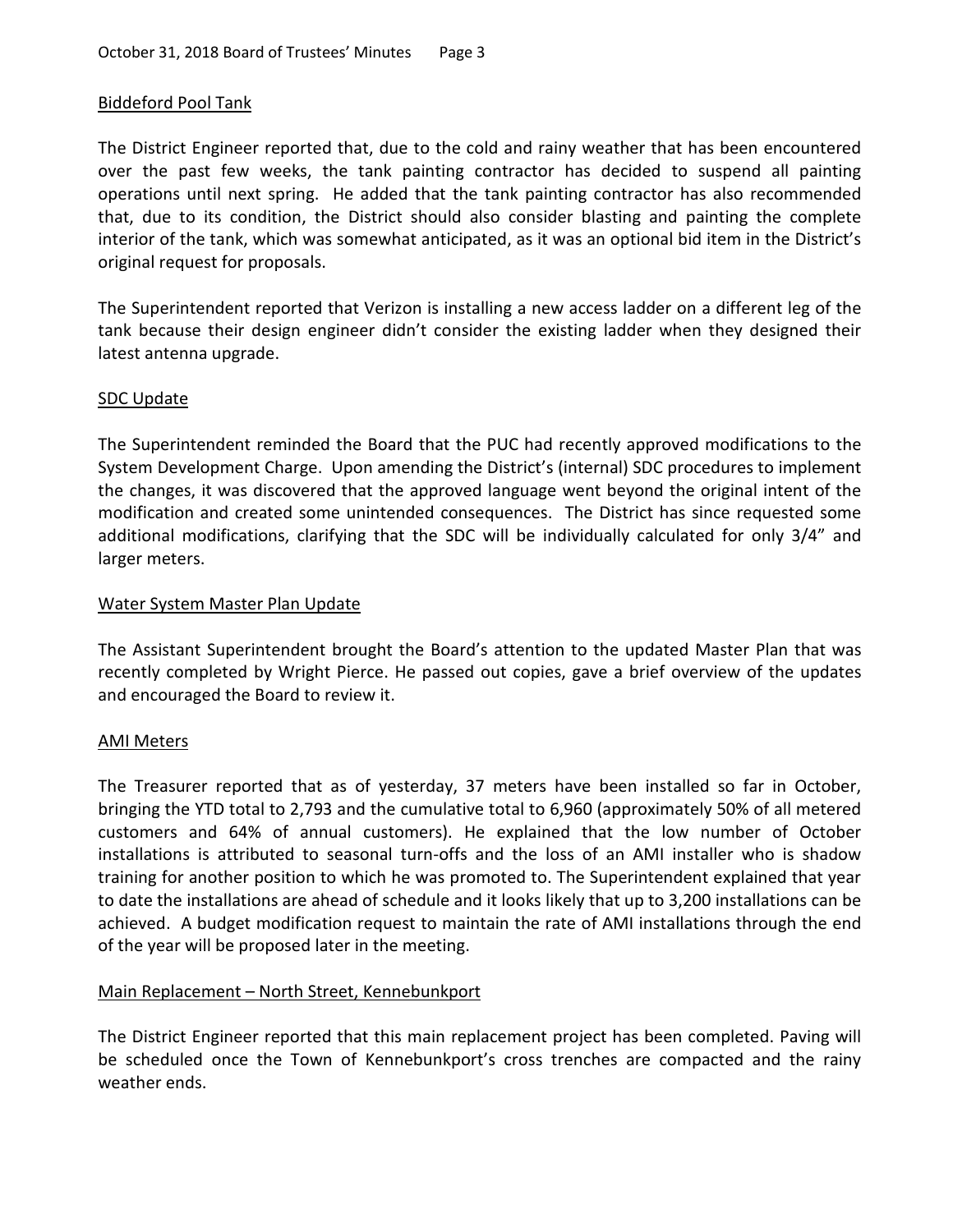# Pipe Yard Vehicle and Equipment Storage Building

The Assistant Superintendent reported that there was a site walk conducted by the Site Plan Review Board on October 23<sup>rd</sup> and a public hearing on the project is scheduled for Thursday, November 8<sup>th</sup> at which time the District hopes to receive approval for the project He added that Patco Construction is in the process of designing the engineered foundation and building plans that will be required to obtain the building permit.

# Fall Hydrant Inspection and Testing Program

The Assistant Superintendent summarized the successful outcome of the fall hydrant maintenance and testing program. He outlined the results and issues that were encountered during the inspection process. The concept and benefits of spring hydrant flushing and fall hydrant inspection/testing have been discussed with staff and the protocol will likely be continued in the future.

# West Kennebunk Booster Station

The Assistant Superintendent reported that he has not received any offers from the two property abutters. He requested the Board consider advertising the property with a realtor and allow the abutters the option to request a right of first refusal on this property.

On a motion by Mr. Burrows, seconded by Mr. Lynk, it was unanimously voted to allow until November 9<sup>th</sup> for the abutters to make their request. It was further voted to authorize the sale of the property and list it with a realtor if the abutters are not interested.

# Seasonal Service Turn-offs Update

The Assistant Superintendent reported that all summer line turn-offs will be completed Friday except for three lines for which extensions have been granted until the first week of November.

# Bridge Road (Biddeford) Main Break Repair Update

The Assistant Superintendent distributed photos of a (circa 1927) main that broke two weeks ago in the marsh adjacent to Bridge Road in Biddeford. The land is owned by Rachael Carson and a meeting was held on site with Rachael Carson staff and a representative from the Army Corps of Engineers to discuss site remediation. Some recommended minimal remediation will take place this fall with additional remediation to take place next spring.

# Cyber Security

The GIS/Asset Management Coordinator reported that a few utilities have experienced system corruption from cyber attacks which also involved a demand for ransom in some cases. He will be conducting cyber security training sessions for staff to become more aware of these potential risks.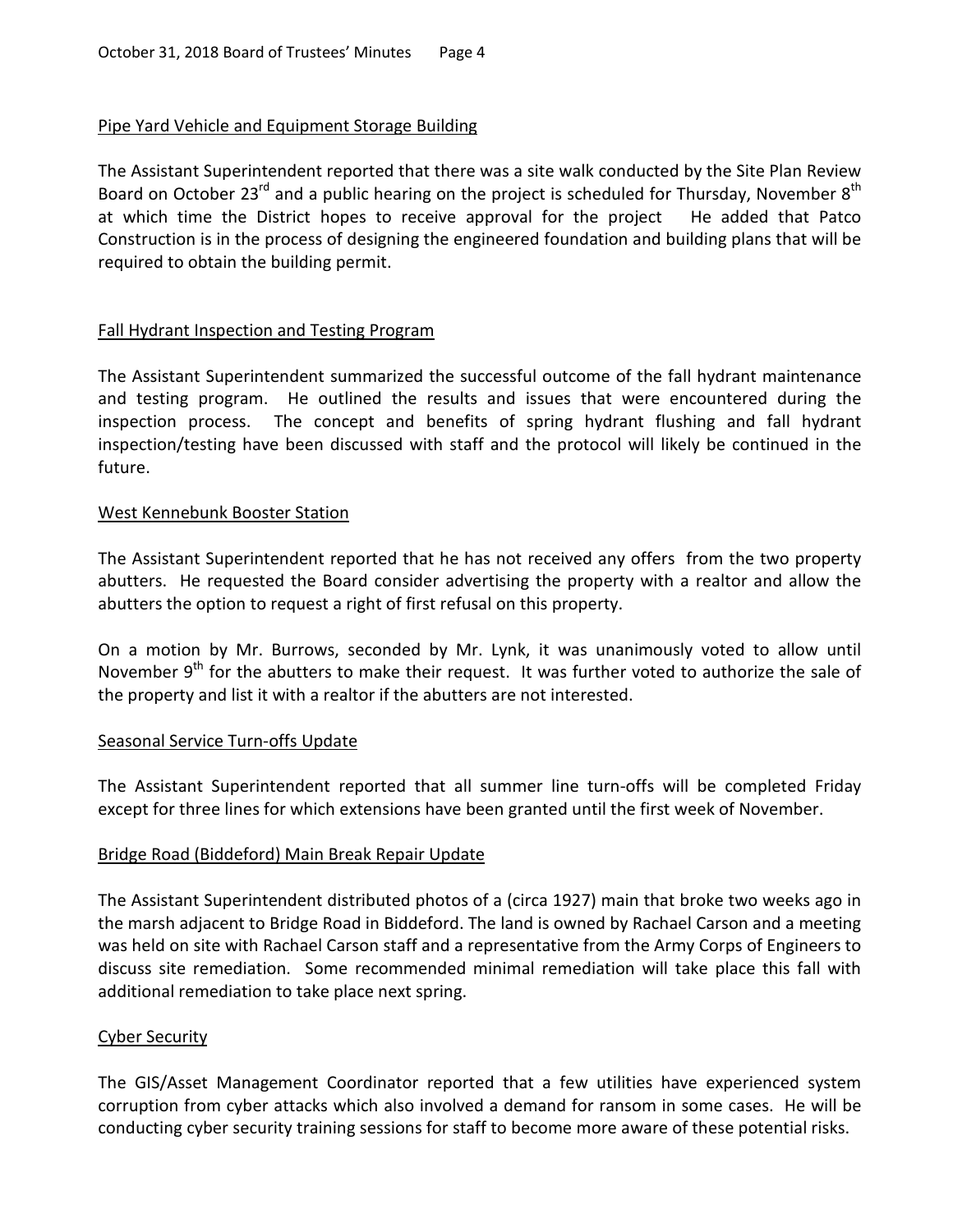# Capital Budget Modification Requests

The Superintendent outlined the capital budget modification requests being presented to the Board. 1) In order to continue the AMI installations through the end of the year, an increase of \$45,000 is being requested. 2) \$20,000 is being requested for a structure to serve as a temporary shelter for the GAC filters at the Kennebunk River Well, which will be repurposed as a shelter for the District's extended boom excavator in 2019.

On a motion by Mr. Burrows, seconded by Mr. Lynk, it was unanimously voted to approve a \$65,000 increase to the 2018 Capital budget to undertake the projects noted above.

# Discussion of Branch Brook Watershed Land

The Superintendent initiated a discussion on the District's watershed land and some management concepts worth considering. Among the topics discussed was conservation land ownership and easements by the District and by others, the prioritization of land to be permanently protected and the concept of creating a more formal coalition with other land conservation organizations, in a manner similar to what the Portland Water District has recently formed. The Superintendent will continue researching the topic and communicating with other watershed stakeholders and will report back to the Board for their further consideration and action.

#### **Other Business**

- The Assistant Superintendent reported that Kennebunk Light & Power will be implementing a 6.7% increase in rates.
- The Assistant Superintendent informed the Board that there was no employee interest in the silent auction for Truck #16 which will be traded in with the purchase of the new truck.
- The Superintendent announced that the District participated in the cooperative bid for fuel oil. The locked in price is \$2.6349 per gallon and will be in effect through 10/21/19.
- The Superintendent verbally presented the Board with a six-month notice of his planned retirement in 2019. He noted that making this decision was very difficult as the District's employees and Trustees have become like a family to him. He also noted that his 35 years with the District have been both rewarding and gratifying, but time is marching on and the timing of his retirement date is what is best for him and his family. He assured the Board that the six month timetable is flexible and that he will remain until a successful candidate is chosen and has fully transitioned into the position.

# Next Meeting

The next meeting of the Board of Trustees will be held on Wednesday, November 28, 2018 in the Conference Room, 92 Main Street, Kennebunk at 2:00 pm.